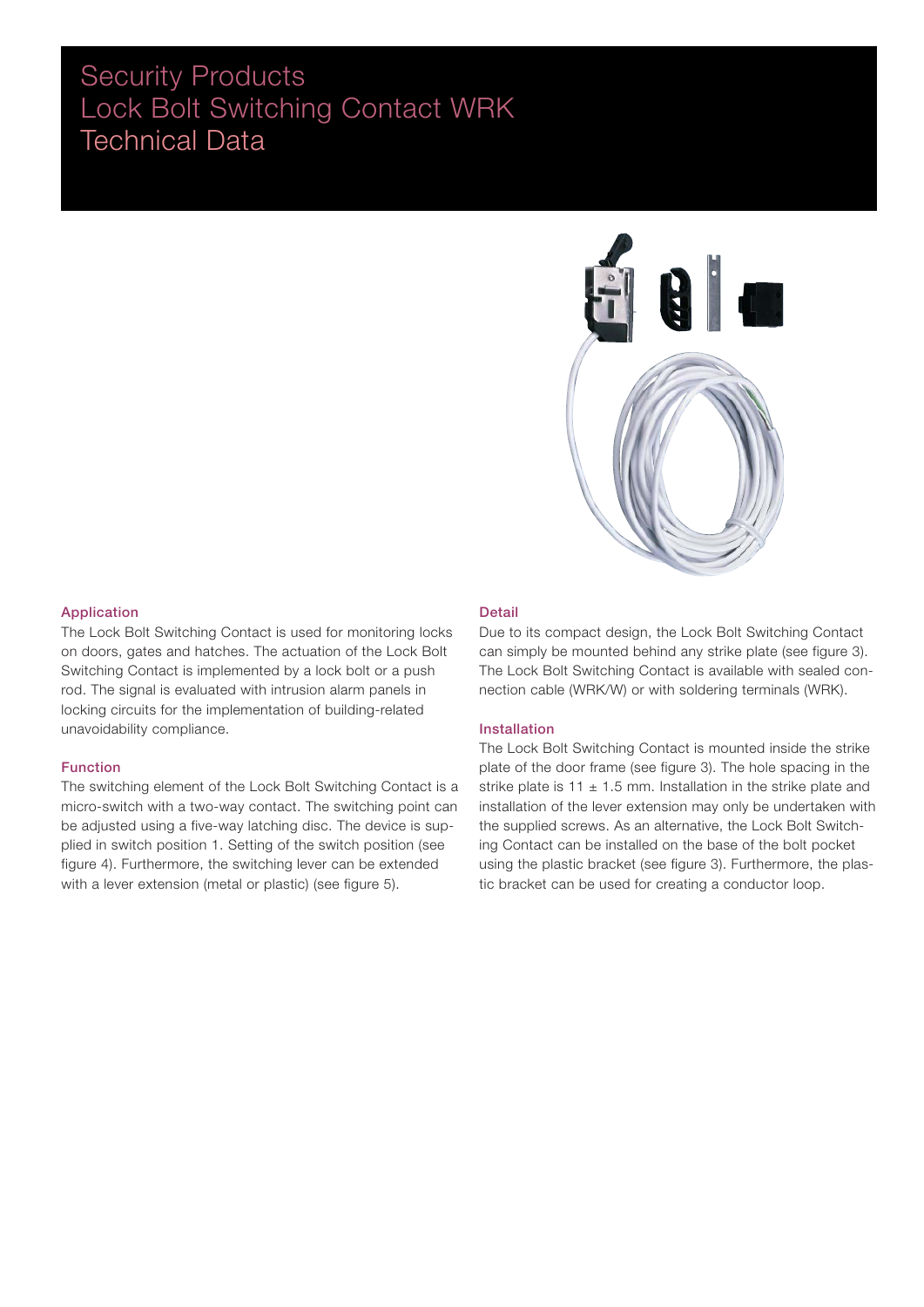# Lock Bolt Switching Contact WRK

### Scope of delivery example of the control of the Circuit diagram



- 1. Lock bolt switching contact
- 2. Lever extension (plastic)
- 3. Lever extension (metal)
- 4. Plastic bracket
- 5. Tapping screws 2.2 x 4.5
- 6. Countersunk screw M3 x 6

### Circuit diagram

# 1 (4) 2 CO NO NC Solder terminal connection **WRK**

- Connection colours WRK/W (CO) Common – white (NC) normally closed – green
- (NO) normally opened brown

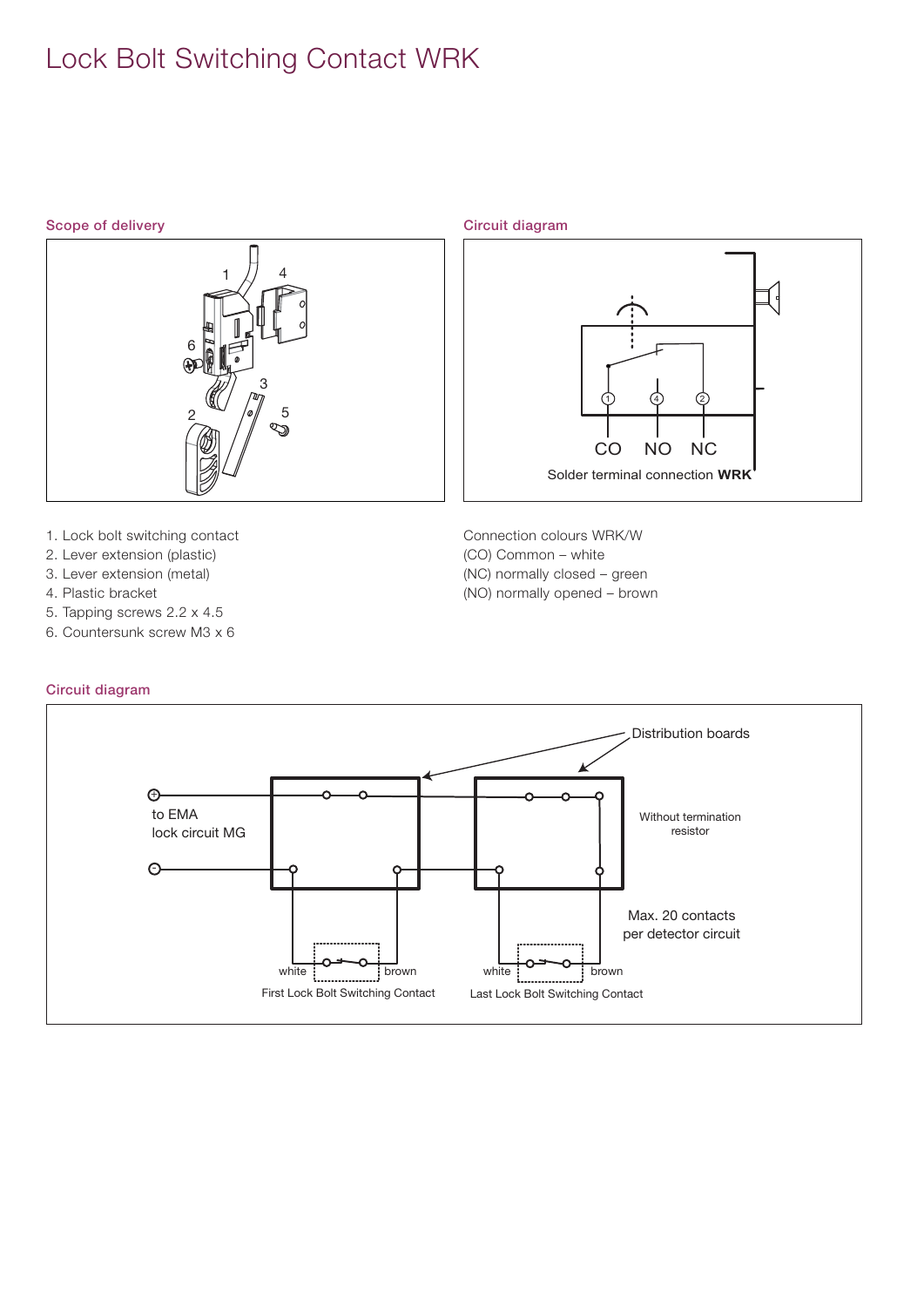# Lock Bolt Switching Contact WRK

### Installation example



Dimensions WRK/W WRK 8,25 44  $18 \t\t\t 18 \t\t 18 \t\t 18$ 18  $11±1,5$  $\frac{29.5}{1,1}$ 1,5 一个时间 43,7 10,4 ]<br>B 32,5 Fig. 5

### Note:

The adjustment shown in figure 4 can also be undertaken in the installed state.

### Technical data

|                       |                                             | VRK                             |  |
|-----------------------|---------------------------------------------|---------------------------------|--|
| Contact type          | changeover (two-way)                        | changeover (two-way)            |  |
| Switching point       | Adiustable                                  | diustable                       |  |
| Contact load          | max. 3 W/VA                                 | max. 3 W/VA                     |  |
| Switching voltage     | max, 30 VDC                                 | $\mathop{\text{max}}$ . 30 V DC |  |
| Switching current     | $\frac{1}{2}$ 5 – 300 mA                    | $\pm 5 - 300 \text{ mA}$        |  |
| Operating temperature | $-25 °C + 70 °C$                            | $-25 °C + 70 °C$                |  |
| Enclosure             |                                             | IP50                            |  |
| nstallation location  | Interior and exterior doors                 | Interior doors                  |  |
| Connection            | $\pm$ LIYY 3 x 0.14 mm <sup>2</sup> , 2.5 m | Solder connection               |  |
|                       | nan<br>No. G 107                            | NA ( <del>1</del> 107060        |  |

### Ordering details

| <b>Description</b>           | <b>Short</b> | Order code         | bbn      | Price group Weight |       | Pack   |
|------------------------------|--------------|--------------------|----------|--------------------|-------|--------|
|                              | description  |                    | 40 16779 |                    | 1 pcs | i unit |
|                              |              |                    | EAN      |                    | kq    | pcs.   |
| Lock Bolt Switching Contact, | WRK          | 2CDG 250 002 R0011 | 664035   | : 50               | 0.02  |        |
| with soldering terminals     |              |                    |          |                    |       |        |
| Lock Bolt Switching Contact, | : WRK/W      | 2CDG 250 003 R0011 | 66404 2  | : 50               | 0.02  |        |
| with 2.5 m connection cable  |              |                    |          |                    |       |        |